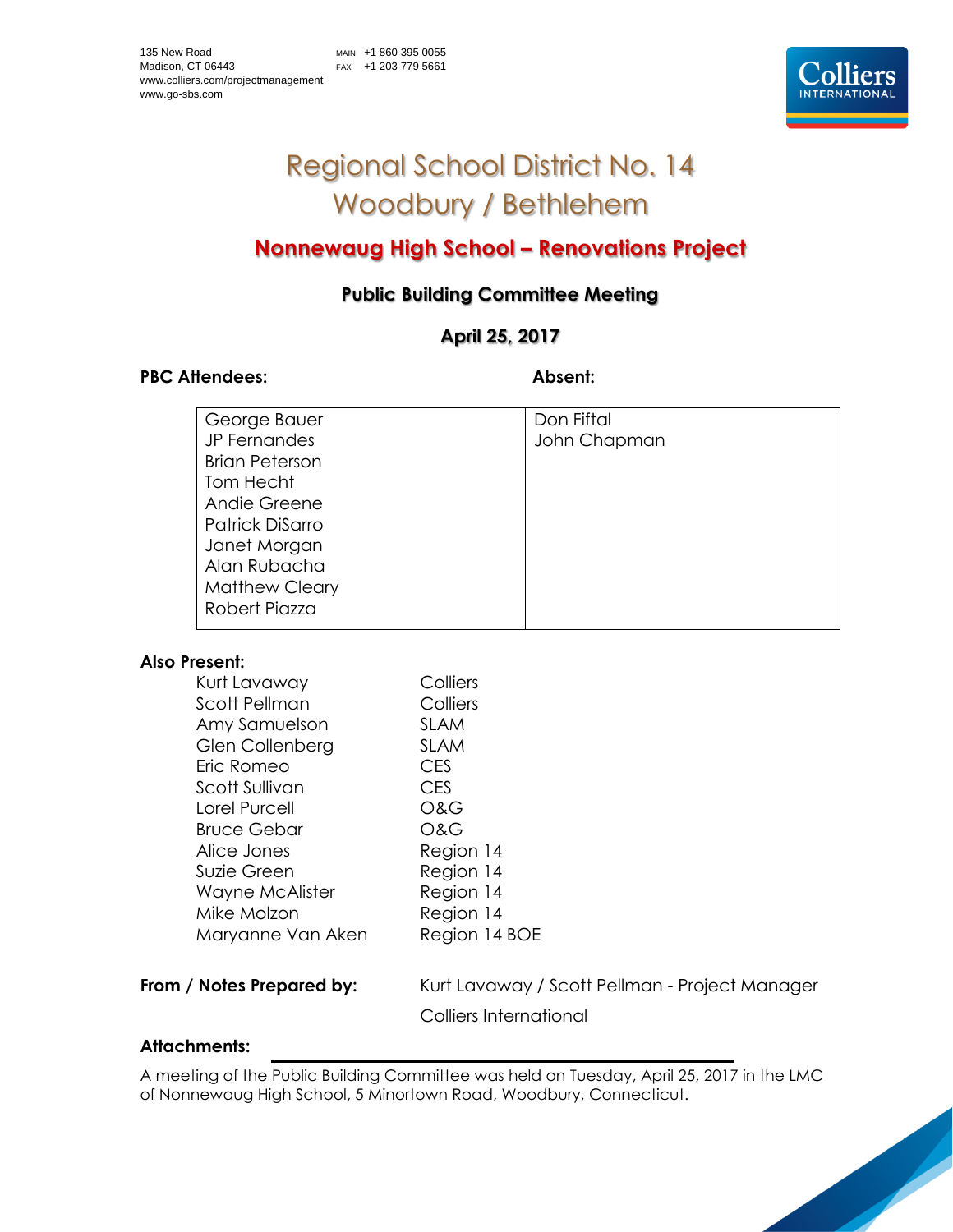

The following notes are to record the most significant issues discussed at the above referenced meeting. If anyone attending the meeting feels these notes are inaccurate, additional items need recording, or further detail is required, please forward your written comments to Kurt Lavaway for inclusion.

Call to Order - George Bauer called the meeting to order at 6:37 PM.

- 1. OPM Report Kurt Lavaway reported on the following:
	- Colliers met with the estimating and design team three separate times for budget reconciliation of the design development estimates.
	- There will be a presentation of the project to the teachers and staff tomorrow 4/26/17, a similar presentation will take place for the community at a date to be determined.
	- The design team has met with the local code officials, zoning and VoAg department to review issues that may be impacting the project.
	- Currently the project is navigating the Inland Wetlands Commission (IWC) approval. There were a few meetings in March, a walk-through also took place on April 2, 2017 to review the 5 locations where the project touches inland wetlands regulated areas. There was a public hearing last night (April 24, 2017) which has been continued to May 8, 2017 and it was stated that the IWC will be asking additional questions at that time. Amy Samuelson briefly discussed their concerns and how they have all been addressed to date.
		- o Area 1- The IWC had concerns with the diesel fired generator and potential spills. The design team provided documentation that showed the generator has three levels of spill containment and protection.
		- o Area 2 The design team added bollards as requested by the IWC to discourage parking on the lawn areas adjacent to the handicapped parking at the lower fields.
		- o Area 3 The design team added wetland plantings as requested and are working to protect a large tree near the baseball field. The project may need to hire an arborist to address the IWC concerns over the potential for the root structure being damaged during construction of the ADA walk paths. SLAM's landscape architect felt confident that the tree will do well due to the proximity of the proposed work near the tree.
		- o Area 4 This area is only affected if the synthetic track and field is installed, the IWC has been provided details for drainage of the synthetic turf.
		- $\circ$  Area 5 This area is only affected if the two alternate tennis courts are installed.
		- o There was only one public comment at the hearing regarding drainage of the fields that was answered by the design team.
	- The design team is trying to determine when the drawings should be submitted for zoning. The drawings may be submitted by the end of the week with a focus on a desired June 6 public hearing.
	- The design team met with the State OSCG&R for the phase 1 PCR meeting on the March 29, 2017 and the phase 2 DDR meeting on April 18, 2017the project received approval for phase 1 to go out to bid and the overall project has been approved to continue with the production of construction documents.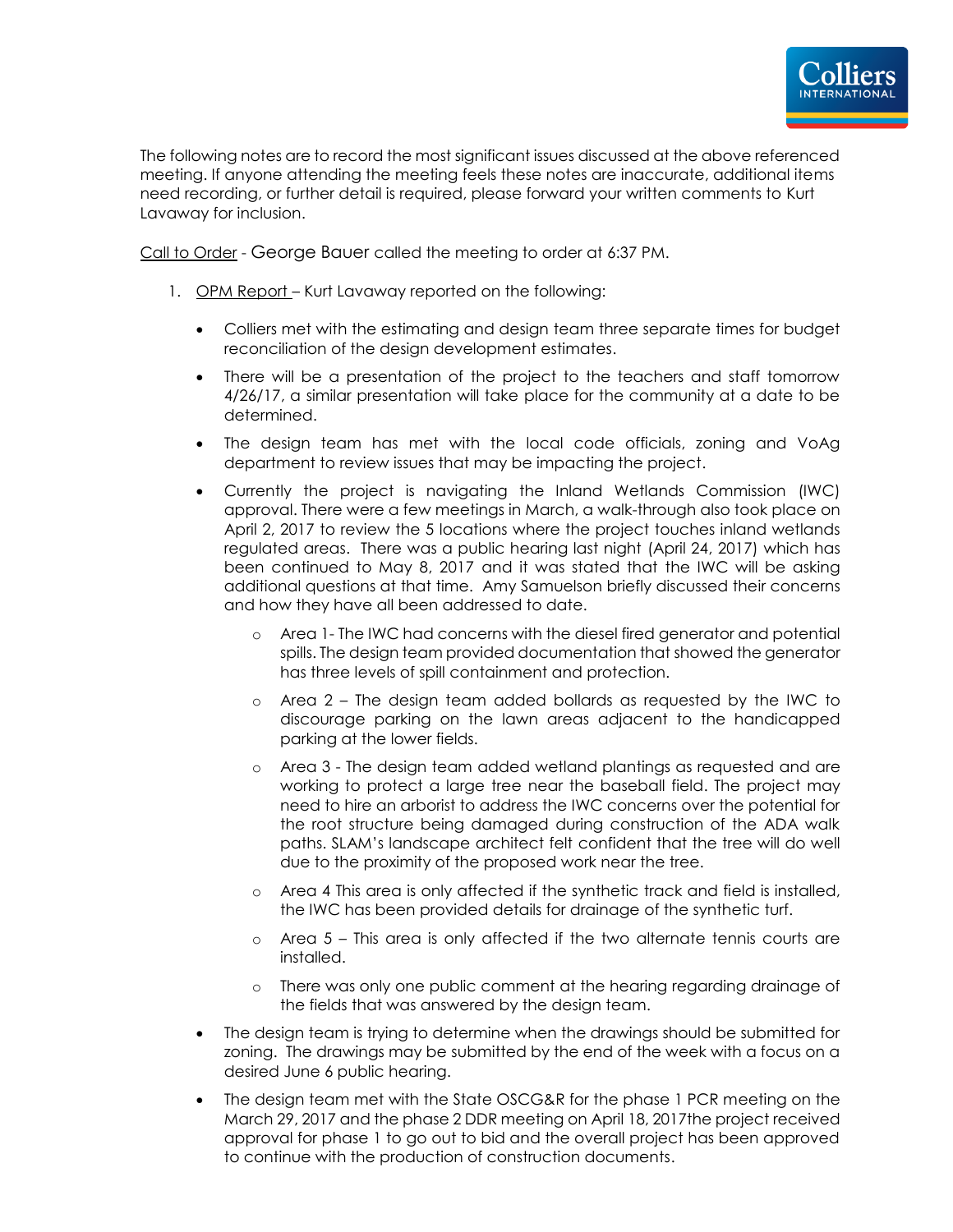

- Colliers is working on moving procurement; the movers can be hired through the State contract, Colliers will also coordinate with Wayne for the Central Office move. The project will be looking for an initial allocation of \$20,000 to cover the first of the phased moves.
- Colliers is also looking into materials testing services which can also be secured through State contract.
- Colliers received a proposal from Joe Versteeg who was recommended by the Town code officials to be the third-party plan reviewer services, the value is \$30,360. The funds are available through miscellaneous expenses.
- It was suggested by Colliers that the existing building will be tested for moisture in the slabs to identify a base line and to determine whether a floor moisture mitigation product is required for new flooring.
- It was also suggested to have the existing drain lines scoped with a camera to mitigate future surprises.
- Bids are due for phase 1 on May 10<sup>th</sup>.
- The next two building committee meetings will be May 2<sup>nd</sup> and 23<sup>rd</sup>.

JP Fernandes commented on the Design Development Budget that the design team and Colliers has been working very hard to keep the project on budget, the committee needs to provide direction to the design team for the alternates and value engineering suggestions to keep the project on schedule and budget.

- The design development estimates came in approximately \$2.3 million dollars over budget prior to the reconciliation process. Based on using the O&G estimate, the high school project is currently \$1.3 Million dollars over budget.
- A combination of both the High School and Central Office projects result in a budget shortfall of \$1.04 million due to the fact that the Central Office has currently been estimated with a budget surplus.
- Design contingencies, constriction contingencies and material and labor escalation were reviewed.
- It was mentioned that some reasons for the overage in the project budget as due to added scope from the SD phase including kitchen equipment \$260,000. Permit fees (at \$317,000) which amount to half of the overage, the remaining increase were mostly in MEP systems due to document development and construction phasing that could not be determined accurately at the schematic design level.

Colliers worked with the design team to develop a series of Value Engineering suggestions that were careful to not accept State reimbursement, Educational programs or have an impact on code or permitting area. These were reviewed with the following action:

#### Site civil and landscape

| $C-5$  | Delete blue stone caps<br>C-12 Eliminate concrete steps to field<br>Possibly make this an Alternate? | yes<br>yes |
|--------|------------------------------------------------------------------------------------------------------|------------|
|        | C-13a Eliminate dug outs                                                                             | no         |
|        | C-13b Change to pre-fab dug outs                                                                     | yes        |
|        | Look at alternate materials                                                                          |            |
|        | C-14 Eliminate 4 tennis courts                                                                       | no         |
| $C-15$ | Reduce walking paths between BB and SB                                                               | yes        |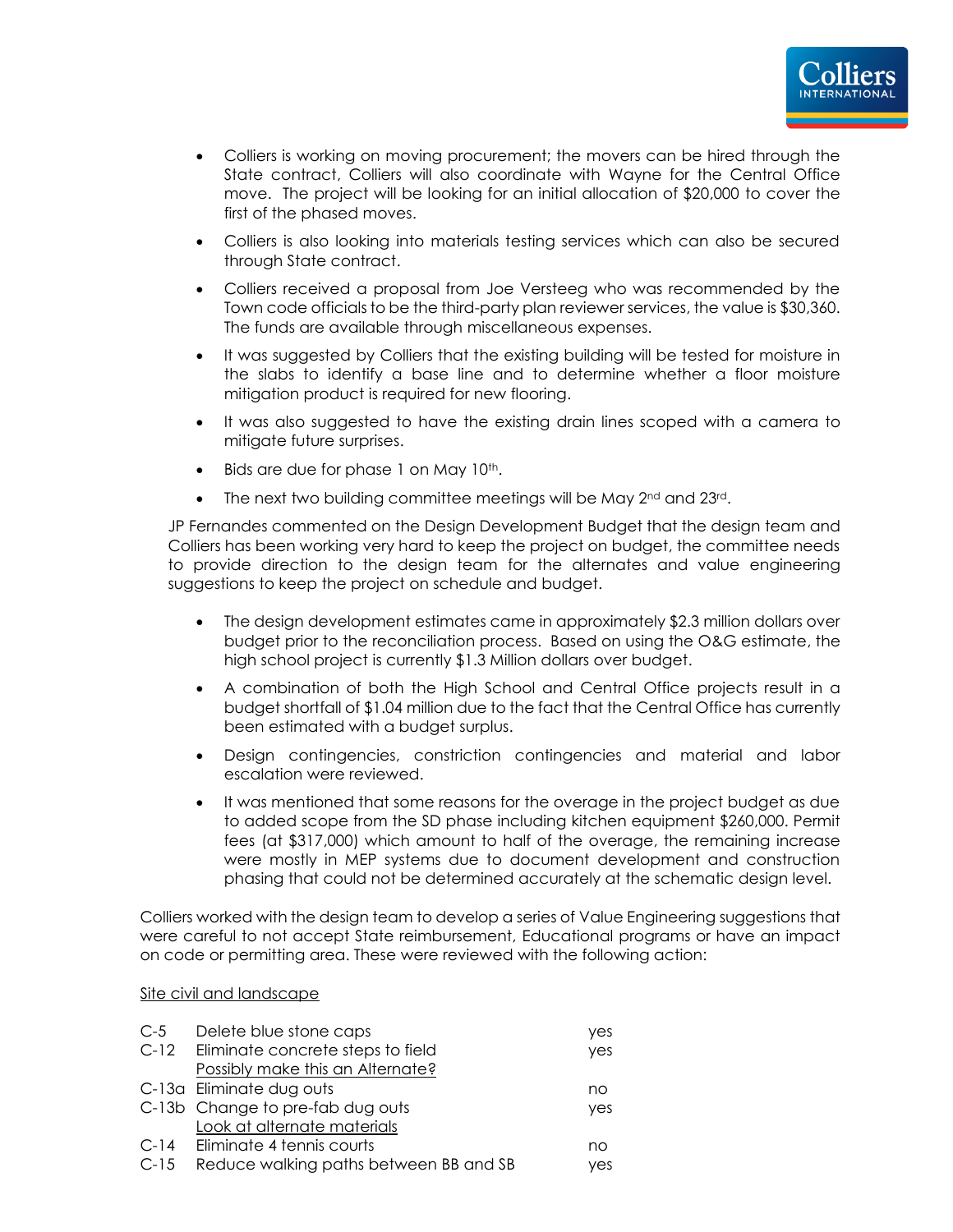

#### Structural - none

#### Building - Interior envelope

Defer to 5-2 mtg.

H-14 Relocate VRF from attic to grade yes

| BX-9            | Keep existing roof at main entry                         | no              |  |  |
|-----------------|----------------------------------------------------------|-----------------|--|--|
| BX-10           | Eliminate screen wall at gym stair                       | yes             |  |  |
| BX-11           | Eliminate entry canopy                                   | no              |  |  |
| BX-12           | Eliminate metal panel at auditorium wall                 | yes             |  |  |
|                 | Review alternate materials                               |                 |  |  |
| BX-13           | Change operable windows to fixed                         | yes             |  |  |
|                 | <b>Building - Interior</b>                               |                 |  |  |
|                 |                                                          |                 |  |  |
| BN-5            | Gym floor refurbish vs replace                           | no              |  |  |
|                 | BN-16 Solid surf sills to PLAM                           | yes             |  |  |
|                 | BN-17 Change guardrail panels                            | yes             |  |  |
|                 | BN-18a Reduce wood paneling in corr                      | yes             |  |  |
|                 | O&G to price using less expensive material               |                 |  |  |
|                 | BN-18b Eliminate all paneling in corr                    | no (see above)  |  |  |
|                 | <u>Add 18c - less expensive material - see 18a</u>       |                 |  |  |
| BN-19           | Eliminate wood look paneling in Auditorium               | yes             |  |  |
|                 | BN-20 Change Auditorium Ceilings to gyp board            | yes             |  |  |
| <b>BN-21</b>    | Change ceiling in café                                   | Yes             |  |  |
|                 | Need rendering of proposed materials                     |                 |  |  |
|                 | BN-22 Change lobby ceilings                              | no              |  |  |
| <b>BN-23</b>    | Change locker wet walls to epoxy ptd                     | no              |  |  |
| <b>BN-24</b>    | Change locker room floors to epoxy ptd                   | no              |  |  |
| <b>BN-25</b>    | Change food service floors to epoxy ptd                  | no              |  |  |
| <b>BN-26</b>    | Reduce bleacher quantity                                 | no              |  |  |
| <b>BN-27</b>    | Change to commercial grade washer dryer                  | yes             |  |  |
|                 |                                                          |                 |  |  |
|                 | Fire protection                                          |                 |  |  |
| $FP-2$          | Change to flex heads                                     | yes             |  |  |
| $FP-4$          | Remove pre-action at IDF rooms                           | yes             |  |  |
|                 | Alan also suggested to include MDF room as well.         |                 |  |  |
|                 |                                                          |                 |  |  |
| <b>Plumbing</b> |                                                          |                 |  |  |
| $P-3$           | Change water heaters to PVI                              | <b>NA</b>       |  |  |
| $P-3a$          | Change type, quantity and warranty water heaters no      |                 |  |  |
| $P - 4$         | Eliminate 19 floor drains                                | no              |  |  |
| $P-5$           | Change underground san from CI to PVC                    | yes             |  |  |
| $P-6$           | Change storm from CI to PVC                              | yes             |  |  |
| $P - 7$         | Change all vent piping from CI to PVC                    | yes             |  |  |
|                 | Alan suggested adding P-8 to change to propress fittings |                 |  |  |
|                 |                                                          |                 |  |  |
| <b>HVAC</b>     |                                                          |                 |  |  |
| $H-11$          | Reduce quantity of HRV units                             | yes             |  |  |
| $H-12$          | Reduce SS ductwork                                       | yes             |  |  |
| $H-13$          | Eliminate VAV boxes                                      | need more info. |  |  |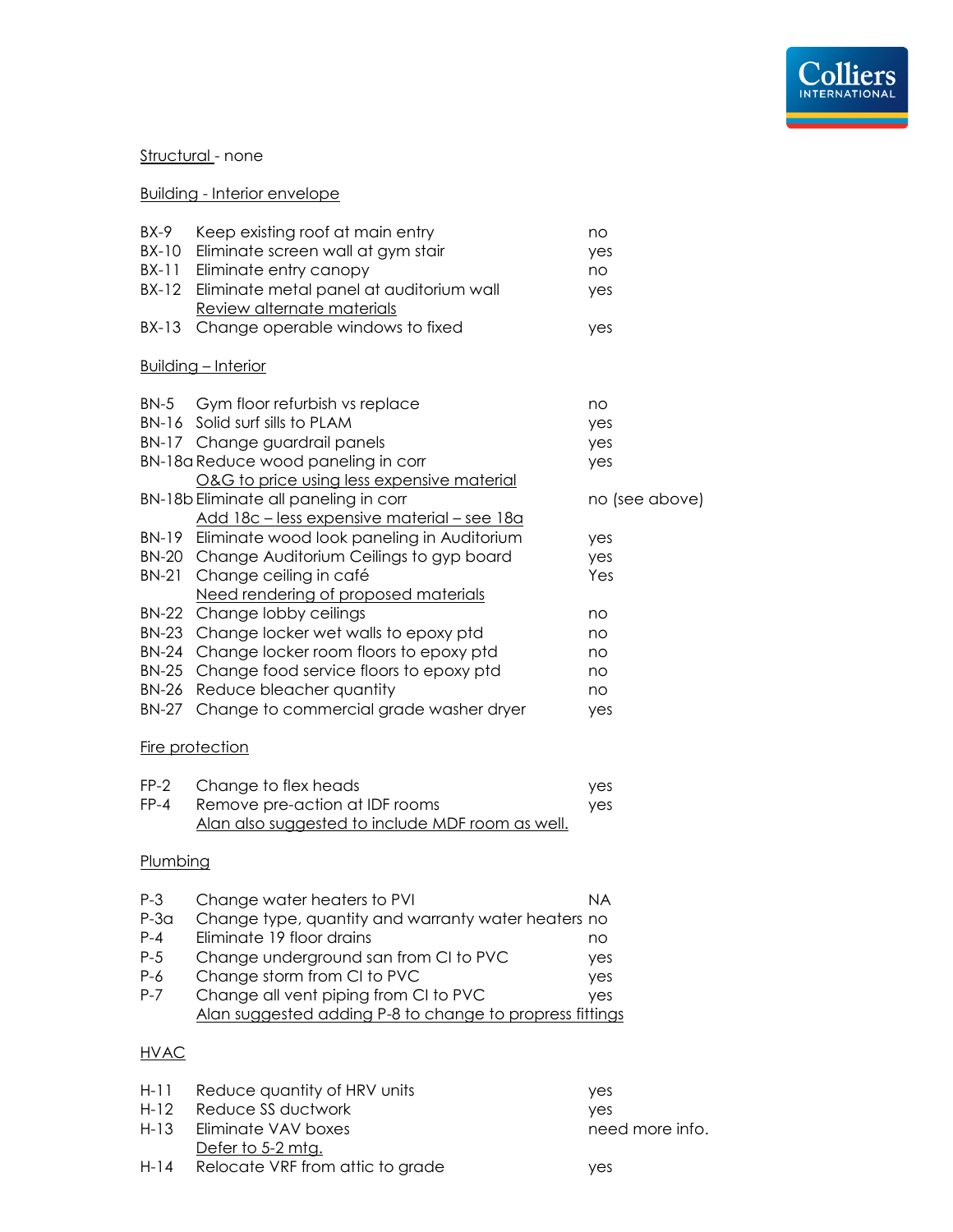

#### **Electrical**

- E-6 Reduce theatrical lighting moment of the no-
- E-7 Change to aluminum feeders secondary's yes
- E-8 Change to alum feeders to 110A and above yes

VE Accepted tonight totals to \$1,135,390 (\$89,380 over required).

The Alternates have also been re-priced in the DD set and all will remain on the list at this time.

The following questions were posed by the committee to the design team:

- I. Can the engineers eliminate welding of fume hood duct after the run out?
- II. Did the design team look at using HDPE pipe on site ILO concrete?
- III. Can VAV boxes be shared between two classrooms? What would the longterm cost savings or impact be if the VAV boxes were shared?
- IV. Is there an alternative to eliminating the VAV boxes that could be incorporated into the project to save money?

Motion was made by JP Fernandes to accept value engineering totaling \$1,135,000 and to authorize SLAM to proceed with CD's, motion as seconded by George Bauer. Motion passed unanimously.

- 2. Architects progress update
	- No further updates, will provide further details next week.
- 3. Construction Manager Phase 1 Progress Update
	- Phase 1 Bids are due May  $10<sup>th</sup>$ , but may be extended upon review after pre-bid walkthrough. O&G will provide an update at the next building committee meeting.
- 4. Other Business
	- None
- 5. Public Comment

Jim Crocker –

- Have we impacted the schedule negatively yet? Response: No it has not been impacted negatively.
- Is the delay less than 1 month? Response: Yes.
- Will inland wetlands be resolved on May  $8<sup>th</sup>$ ? Response: It is a public hearing meeting and we hope everyone attends and provides support for the project but we cannot speak for that committee.
- Every meeting it seems that there is a money issue where scope has to be deleted, as a citizen and taxpayer this is frustrating, with that said you guys are doing a great job. When someone takes the money (approx. \$317,000) from the kids and moves it to another pocket there needs to be a good reason for this.